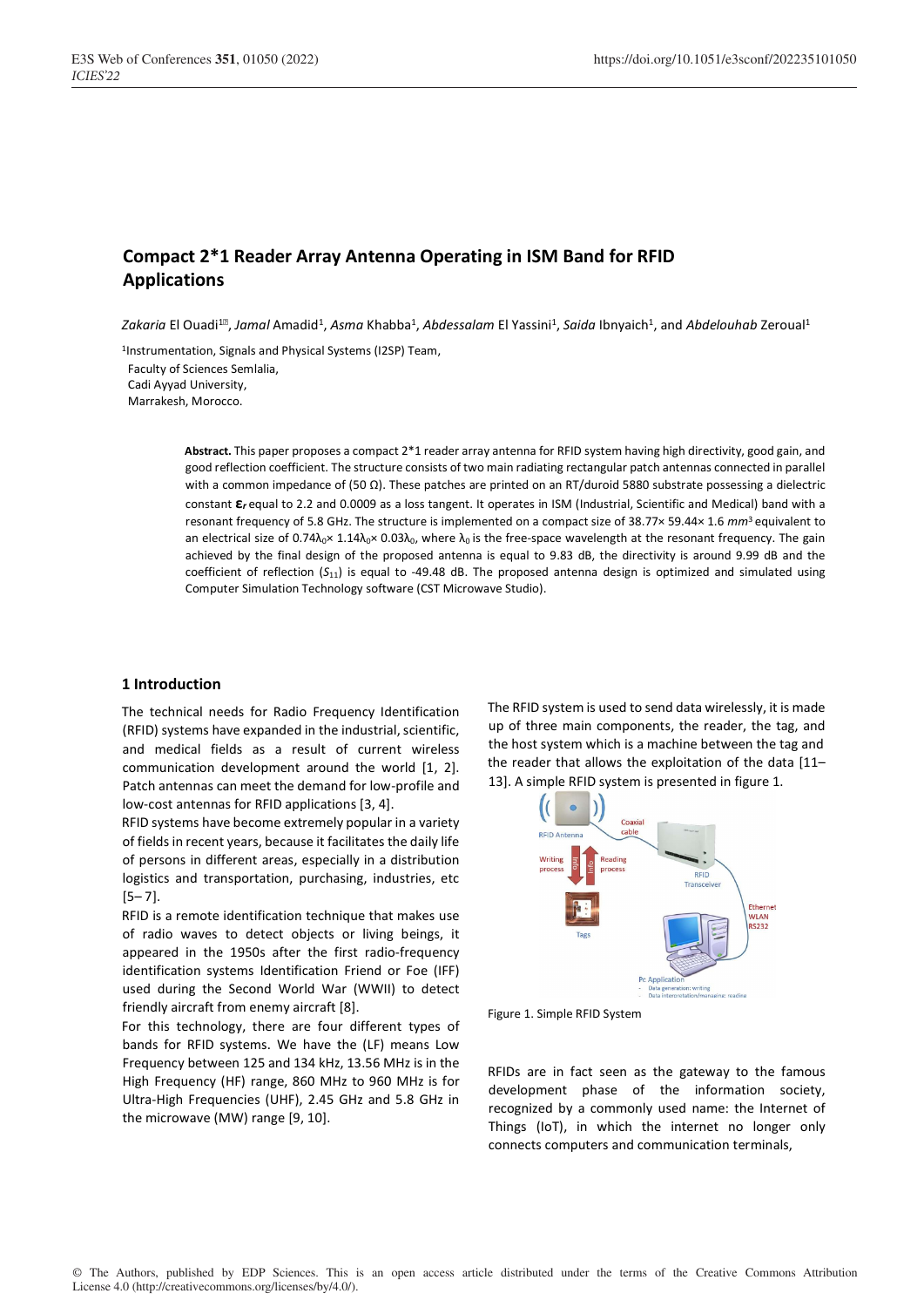but almost every object in our daily environment, such as clothes, refrigerators, cars, etc [14].

The association of the two technologies RFID and the Fifth-Generation (5G) in the Smart Factory permits simpler, faster, more supple and more secure following of products. We always require readers when we employ RFID labeling. When 5G-enabled readers become available, they will be able to connect directly to the 5G network. This will allow for a large increase in the number of reading points, possibly reading points for mobile devices, provide more accurate data, which can then be used to improve processes. In a networked factory, robots could be equipped with a reader and use it to collect product information or instructions.[15].

A small 2\*1 reader array antenna working in the ISM band is suggested in this study for RFID applications, to improve gain, efficiency, and directivity, two rectangular patch antennas are arranged in an array.

# **2 RFID Patch Antenna Design**

The proposed design is constituted of two rectangular radiating patch antennas printed on an RT/duroid-5880 substrate, which has a dielectric constant **ε***<sup>r</sup>* = 2.2, a thickness (h) of 1.6mm, and a loss tangent of 0.0009. The structure of the simple antenna and the proposed 2\*1 array antenna are shown in figure 2. The dense substrate (substrate has lower dielectric constant value) for good antenna performance, is the most desired, because it offers high efficiency, bandwidth, and fields that are loosely bound for the free space radiation [16, 17]. The values of the parameters of the single and the proposed antenna are shown in Table 1.

| Table 1. Dimensions of the different parameters of the single |
|---------------------------------------------------------------|
| and the proposed antenna                                      |

|            | Dimensions (mm) |                  |  |  |  |  |
|------------|-----------------|------------------|--|--|--|--|
| Parameters | Single Antenna  | Proposed Antenna |  |  |  |  |
| Wsub       | 39.44           | 59.44            |  |  |  |  |
| Lsub       | 28.77           | 38.77            |  |  |  |  |
| $W_p$      | 22.44           | 22.44            |  |  |  |  |
| $L_p$      | 16.54           | 16.54            |  |  |  |  |
| d          |                 | 28.03            |  |  |  |  |
| W1         | 0.5             | 0.41             |  |  |  |  |



Figure 2. Evolution of the proposed 2\*1 array antenna: (a) Single Antenna, (b) Proposed 2\*1 Array Antenna

# **3 Simulated results for the proposed RFID Patch Antenna**

The proposed 2\*1 array antenna was simulated with the CST software, and the obtained results are compared to previously published papers in the literature.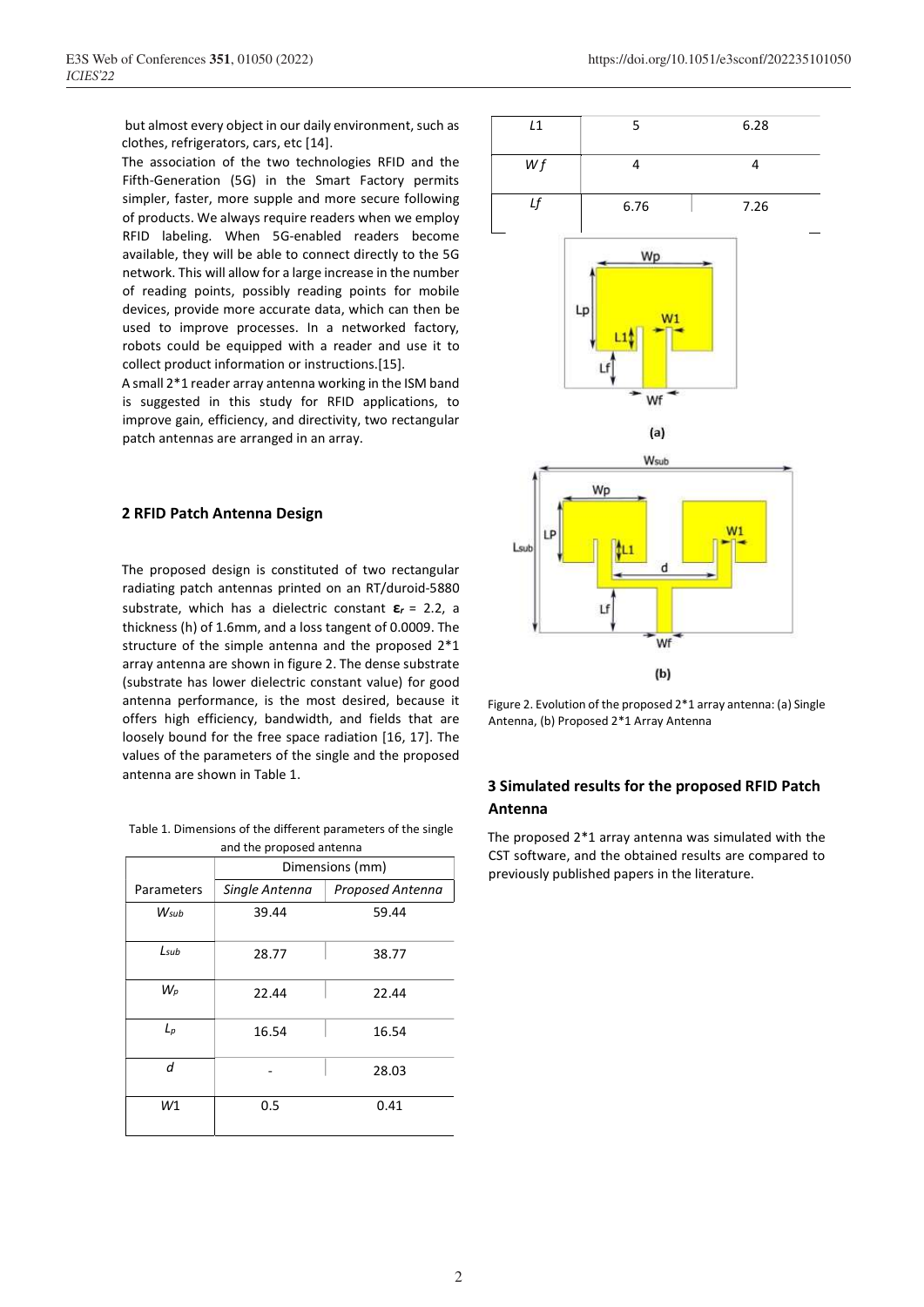# **3.1 Reflection Coefficient**

We can clearly observe in figure 3 that the minimum of reflected waves is obtained at the frequency 5.8 GHz.



Figure 3. Simulated reflection coefficient of the patch antennas versus frequency

The obtained values of the reflection coefficient are *S*11 = −49.48 dB at 5.8 GHz for the proposed 2\*1 array antenna and *S*11 = −12.84 dB at 5.8 GHz for the simple antenna.

# **3.2** *Zin* **parameter**

Figure 4 show the real and the imaginary part of the input impedance of the simulated patch antennas.



Figure 4. Input Impedance versus frequency for the single antenna and the proposed 2\*1 array antenna: (a) Real part (b) Imaginary part

At the resonance frequency 5.8 GHz, the expressions of the input impedance of the single antenna and the proposed antenna are Zin =  $(46.15 + j22.15)$  and Zin = (49.68 − j0.11), respectively.

We remark in these expressions that, the Zin of the proposed 2\*1 array antenna seems more suitable because its imaginary part is closer to zero and its real part is closer to 50 Ω.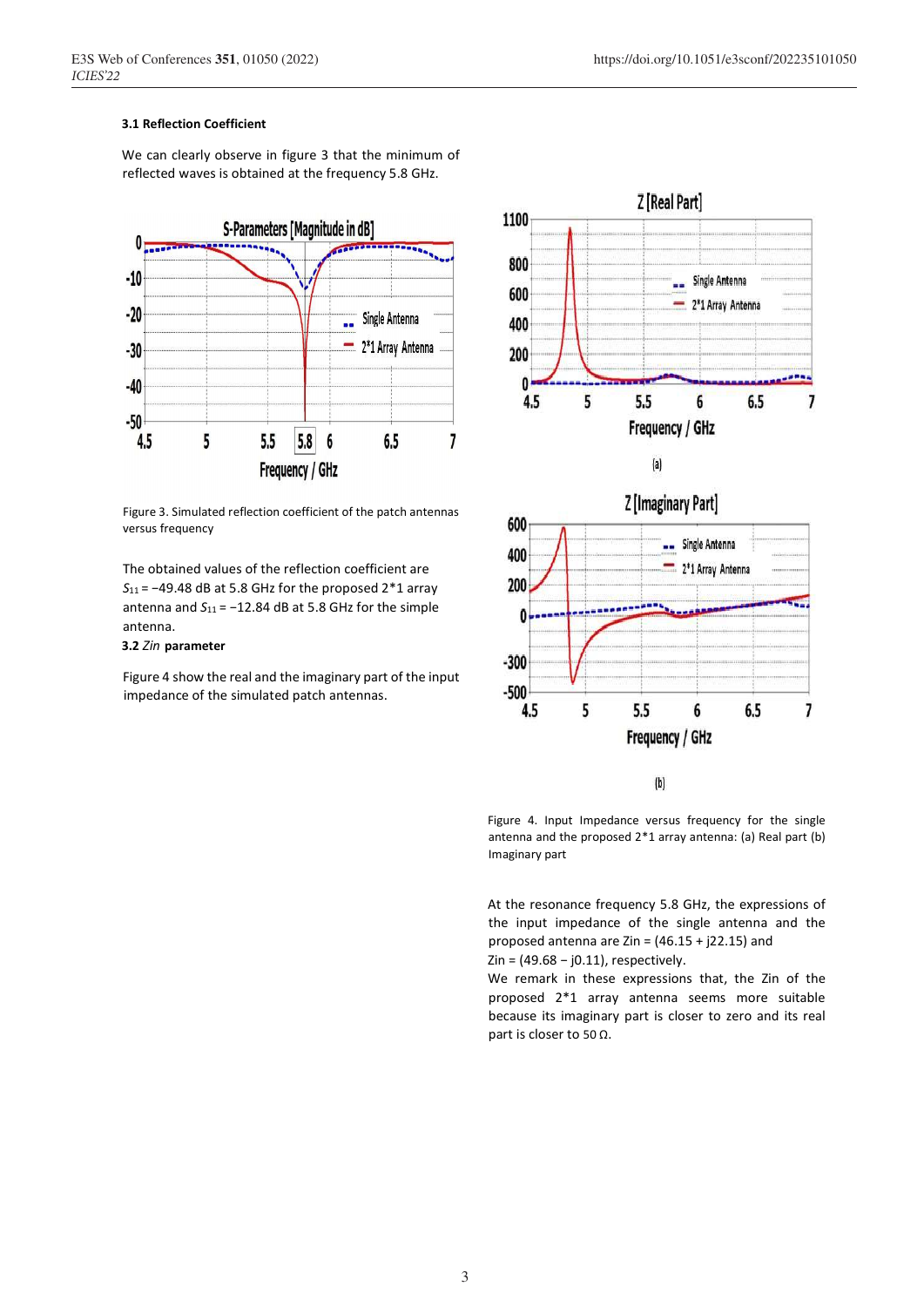#### **3.3 Antenna gain and Directivity**

The simulated 3D view radiation pattern of the gain at the resonance frequency 5.8 GHz is depicted in figure 5 for the single antenna and the proposed 2\*1 array antenna. Figure 6 is dedicated to the directivity of the single antenna and the proposed 2\*1 array antenna.

It may be seen from these figures that the gain and the directivity of the proposed 2\*1 array antenna are about 9.83 dB and 9.99 dB, respectively, while the single antenna has a gain of 1.62 dB and a directivity of 5.14 dB. Therefore, we can say that there is an improvement of these two performances.







 $(b)$ 

Figure 5. 3D radiation pattern (Gain) at 5.8 GHz: (a) Single Antenna (b) Proposed 2\*1 array antenna



Figure 6. 3D radiation pattern (Directivity) at 5.8 GHz: (a) Single Antenna (b) Proposed 2\*1 array antenna

#### **3.4 2D Radiation Pattern**

The simulated 2D radiation pattern at the resonance frequency 5.8 GHz in the E-plane and H-plane is presented in figure 7 and figure 8, respectively. The simulated results shows that the radiation pattern of the proposed 2\*1 array antenna is omnidirectional in the Eplane and H-plane.



Figure 7. 2D radiation pattern: H-plane to that of the single antenna.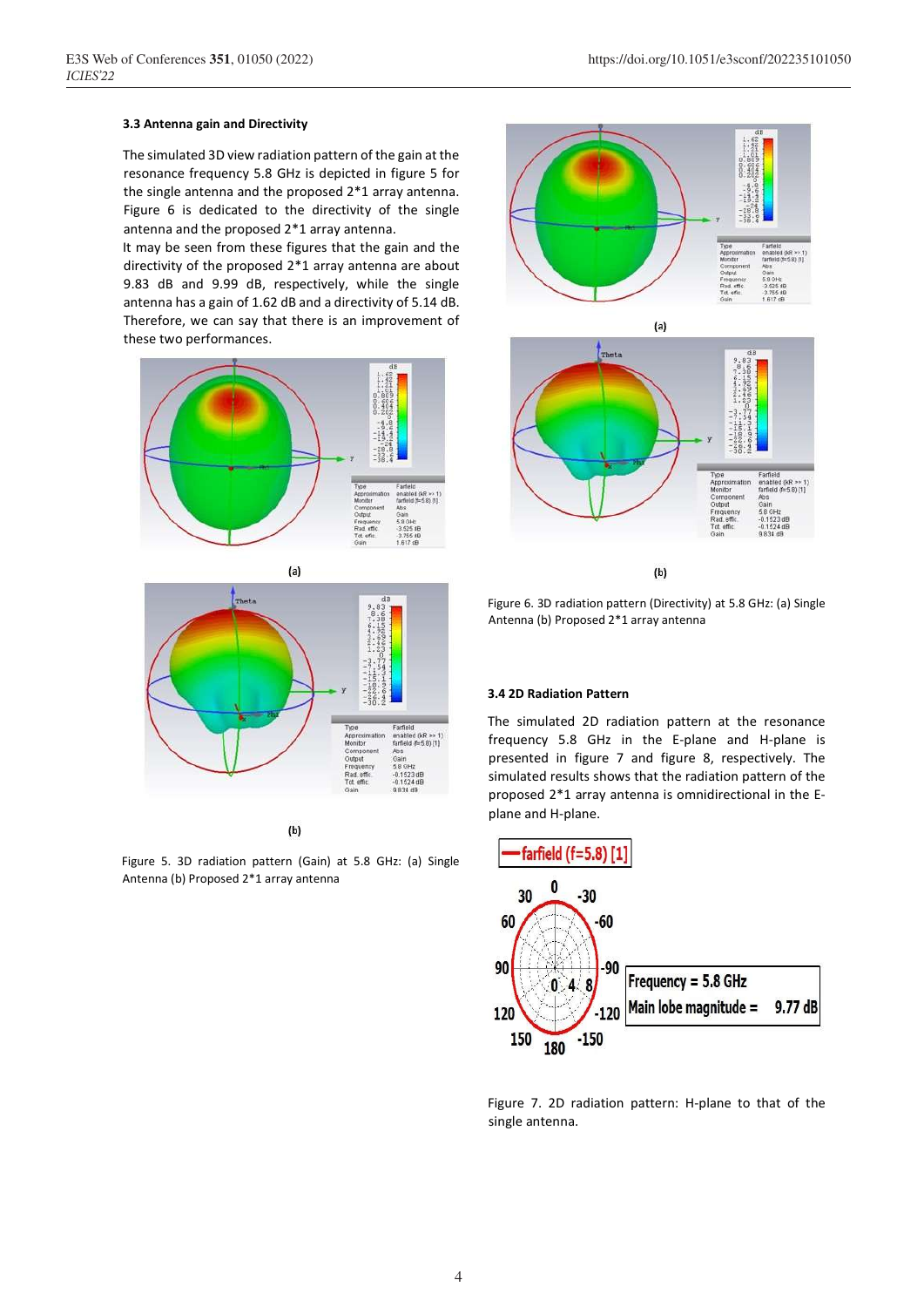

Figure 8. 2D radiation pattern: E-plane

# **3.5 2D Radiation Efficiency and Gain**

Figure 9 show the simulated radiation efficiency and gain versus frequency for the proposed 2\*1 array antenna.

We remark that, at the resonance frequency 5.8 GHz the gain is equal to 9.83 dB as we have seen in the 3D representation and the radiation efficiency is around

96.55 %.



Figure 9. Simulated Gain and Radiation Efficiency versus frequency for the proposed 2\*1 array antenna

# **3.6 Comparison**

This proposed 2\*1 array antenna was also realized by using ANSYS HFSS software which is based on the finite element method. Figure 10 shows the reflection coefficient simulated by this software.



Figure 10. Simulated coefficient of reflection vs. frequency for the proposed 2\*1 array antenna by using ANSYS HFSS

We can therefore comment that the obtained results with the ANSYS HFSS and CST software have the same shape of the curve but there is a difference in the value of S 11 and a small shift in the resonance frequency, this shift is due to the different calculation methods used by each software.

The obtained results of the proposed 2\*1 array patch antenna are resumed and compared with other published papers in Table 2. We remark that the proposed antenna is compact and has achieved a good results in terms of gain and reflection coefficient. Noting that, in [18] the configuration used is a microstrip

# Table 2. Comparative study

| Antenna        | Fres                  | Reflection       | Gain            | Size                 |
|----------------|-----------------------|------------------|-----------------|----------------------|
| Parameters     | (GHz)                 | Coefficient (dB) | (dB)            | (mm <sup>2</sup> )   |
| Reference [18] | $3.2$ and 6.5 $\vert$ | $-27$ and $-16$  | $[2.63$ and 4.2 | $27 \times 40$       |
| Reference [19] | 5.8                   | $-21.9$          | 2.4             | $10.7 \times 11$     |
| Reference [20] | 0.963                 | $-23.7$          | 0.5             | $50 \times 60$       |
| Reference [21] | 5.82                  | $-33.6$          | 5.1             | $29 \times 29$       |
| Proposed       | 5.8                   | $-41.76$         | 9.83            | $38.77 \times 59.44$ |
| Antenna        |                       |                  |                 |                      |

tree profile shaped Ultra-Wide Band (UWB) antenna with a partial ground plane. A monopole radiator with an inverted U form with expanded ground planes and a coplanar waveguide (CPW) feed line is presented in [19]. In [20] a co-planar waveguide-fed nonuniform radiator is designed, and the study in [21] presented a ground structure defected meandered line monopole antenna.

# **4 Conclusion**

In this paper, a 2\*1 RFID reader array antenna has been suggested. This antenna is implemented on an RT/duroid- 5880 (**ε***r* = 2.2). The obtained reflection coefficient (*S*11) is around -49.48 dB, this implies that the quantity of reflected waves in our system is not excessive which is too suitable in the antenna field. Also for the input impedance of the proposed 2\*1 array antenna its value showed a very good match compared to that of the single antenna.

The RFID reader is designed for the ISM band as well as in wireless communication with a good gain of 9.83 dB and a good directivity of 9.99 dB.